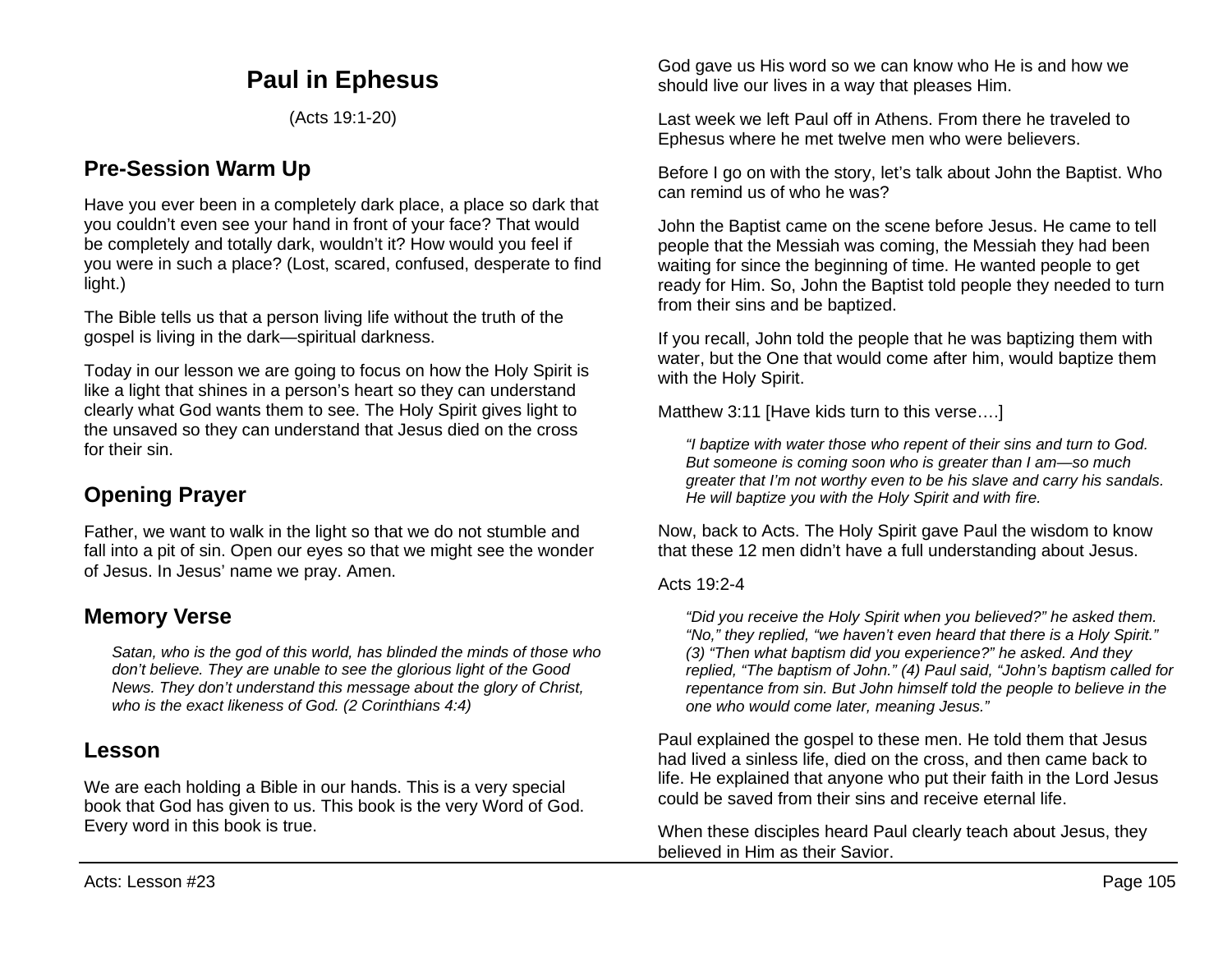#### Acts 19:5-6

*As soon as they heard this, they were baptized in the name of the Lord Jesus. (6) Then when Paul laid his hands on them, the Holy Spirit came on them, and they spoke in other tongues and prophesied.*

When God's Word is taught, the Holy Spirit helps those listening to understand God's truth and to see clearly God's plan of salvation. It's like a light goes on in their minds.

#### Acts 19:8-10

*Then Paul went to the synagogue and preached boldly for the next three months, arguing persuasively about the Kingdom of God. (9) But some became stubborn, rejecting his message and publicly speaking against the Way. So Paul left the synagogue and took the believers with him. Then he held daily discussions at the lecture hall of Tyrannus. (10) This went on for the next two years, so that people throughout the province of Asia—both Jews and Greeks—heard the word of the Lord.*

The Holy Spirit gave Paul the power to teach boldly in the Jewish synagogue for three months! And it was the Holy Spirit who gave these people a clear understanding about God's plan to save them from their sin. He was turning the light on in their hearts as they heard the truth Paul was teaching them.

Ask: Would it surprise you to know that the Bible talks about people who love darkness instead of light?

John 3:19-21 [Have kids turn to this verse….]

*And the judgment is based on this fact: God's light came into the world, but people loved the darkness more than the light, for their actions were evil. (20) All who do evil hate the light and refuse to go near it for fear their sins will be exposed. (21) But those who do what is right come to the light so others can see that they are doing what God wants."*

Most people want to hide their sin. They don't want it displayed for all the world to see. Some people like living a sinful life so much,

they do not want to leave the darkness. On the other hand, some people, when their sin is found out, are so ashamed, they want to come clean. They confess their sin and want to be made right again with the person they sinned against and with God.

Every person has a choice to love darkness or love light. To choose to love darkness means to continue to live a sinful life that doesn't please God and keeps them from having a relationship with Him. To choose to love light means to repent and turn from your sinful ways and believe in Jesus who saves you and helps you to no longer want to do sinful wicked things.

God's enemy Satan does everything he can to keep people from understanding what Jesus came to do for us. He wants to keep people in spiritual darkness.

Even though Paul was boldly teaching the truth, some people became stubborn and rejected his message. But Paul didn't get discouraged. He simply stopped teaching in the synagogue, took the believers with him, and started teaching at another place. The Holy Spirit enabled him to continue to faithfully teach God's Word in Ephesus for two years. Soon everyone heard the gospel.

As Paul shared the Good News, the Holy Spirit performed miracles through Paul so that people could see God's power and know that what Paul was telling them was the truth.

#### Acts 19:11-12

*God gave Paul the power to perform unusual miracles. (12) When handkerchiefs or aprons that had merely touched his skin were placed on sick people, they were healed of their diseases, and evil spirits were expelled.*

It is important to understand that it was not the objects that healed the people, it was their faith in Jesus that healed them. The Holy Spirit gave Paul the power to do these miracles to prove that what he was teaching was the truth. A miracle is something only God Himself can do.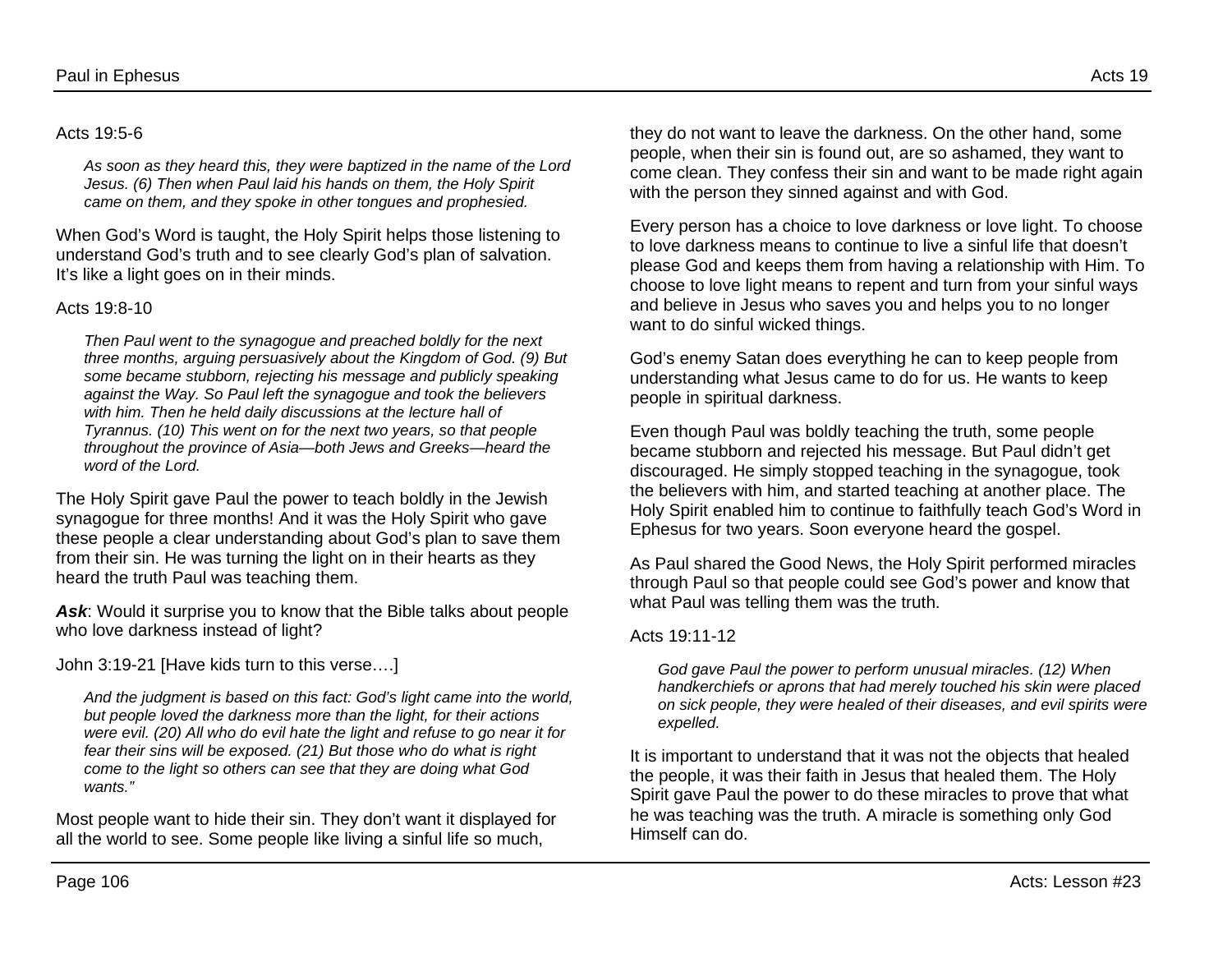There were some people listening to Paul who were watching all the miracles that Paul was doing and noticing how popular it was making him with the people. So, they wanted to try doing the same thing as Paul. They wanted to heal people who were being controlled by evil spirits.

#### Acts 19:13-16

*A group of Jews was traveling from town to town casting out evil spirits. They tried to use the name of the Lord Jesus in their incantation, saying, "I command you in the name of Jesus, whom Paul preaches, to come out!" (14) Seven sons of Sceva, a leading priest, were doing this. (15) But one time when they tried it, the evil spirit replied, "I know Jesus, and I know Paul, but who are you?" (16) Then the man with the evil spirit leaped on them, overpowered them, and attacked them with such violence that they fled from the house, naked and battered.*

These seven sons of a Jewish priest named Sceva tried to copy Paul, but they were not believers in the Lord Jesus and did not have the Holy Spirit.

Only God has authority and power over evil spirits. Evil spirits are not going to obey someone who does not have the Holy Spirit. These seven men were beaten and humiliated by the evil spirit for trying to do God's work in their own power.

When news spread of Sceva's sons, it caused a positive reaction. People were gripped with fear and treated the Lord Jesus' name with great honor and respect.

#### Acts 19:17-20

*The story of what happened spread quickly all through Ephesus, to Jews and Greeks alike. A solemn fear descended on the city, and the name of the Lord Jesus was greatly honored. (18) Many who became believers confessed their sinful practices. (19) A number of them who had been practicing sorcery brought their incantation books and burned them at a public bonfire. The value of the books was several million dollars. (20) So the message about the Lord spread widely and had a powerful effect.*

Do you see how the Holy Spirit turned the light on in the hearts of many people who believed in Jesus? The Holy Spirit showed these believers that witchcraft (sorcery) is sin and they confessed their sins and repented. They chose to love light and turn from the darkness and evil.

We have a choice every time we sin. We can choose to stay in our sin or we can choose to walk in the light.

Ask: What do you think will happen if we refuse to confess our sin? We will become bitter and angry and the evil one will use us to stir up trouble in other people's lives.

Ask: What do you think will happen if we come clean with our sin? Our lives will be filled with peace and joy.

Choose to walk before God in the light of life (Psalm 56:13)

### **CLOSING PRAYER**

Father, Thank You for shining Your light into our lives so that we can see that Your ways are right and good. In Jesus' name we pray. Amen.

## **LEARNING ACTIVITIES**

### **GAME CENTER**

Use the following questions in a game or discussion.

- 1. What is the difference between John the Baptist's baptism and Jesus' baptism? (John baptized with water; Jesus baptizes with the Holy Spirit.)
- 2. When Paul clearly explained the truth of the gospel to the 12 men, what did they do? (They believed in Jesus, were baptized and filled with the Holy Spirit.)